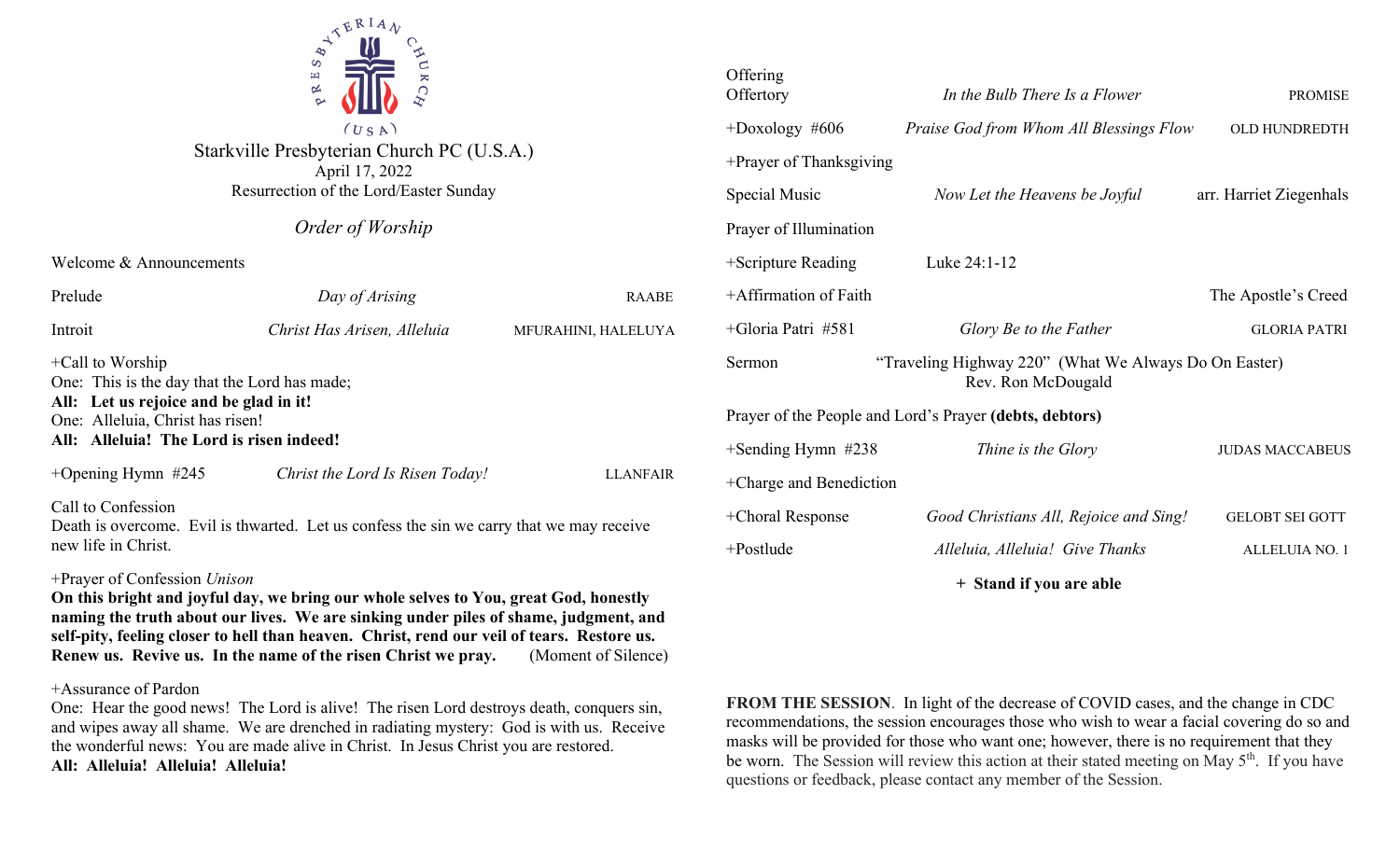**PRAYER LIST.** Please keep the following in your prayers. Kathy Cadden (Operation Ukraine) Jacque Deeds Margaret & David Earnest (hospice care) Mark Hoppe (Cancer) Peggy Raines (cancer) Ellen Clark Sawyer (cancer) Pat Salmon Tennie & Nancy Camack Swoope Laura Thurmond (cancer) Ukraine Conflict

If you would like to add a request or remove one from the list, please contact Nancy Bryson (324- 6320 or nancybryson68@gmail.com) or Rev. Ron McDougald (601-942-8040 or chaplain.mcdougald@gmail.com)

**ELDER OF THE MONTH.** The Elder of the Month for April is Susan Kuykendall.

**EASTER FLOWERS.** The flowers used today to decorate the cross outside of the church were given in memory and in honor of those listed in today's bulletin insert.

**FLOWERING EASTER CROSS.** The Flowering of the Easter Cross transforms a symbol of death, darkness, pain and hopelessness. Above all, the Cross becomes beautiful, new and alive in celebration of the Resurrection of Christ. Join us on the porch, after the Benediction, to participate in the celebration.

**SYMPATHY.** We extend our Love and Christian sympathy to the family of Rev. Dr. Jim Landrum, who passed away on April 6, 2022. Services were held at Trinity Presbyterian Church in Starkville on April 12, 2022.

**CHOIR.** Choir rehearsal will be on Wednesday at 6:00 p.m. at the church.

Robert Green

**MEN'S SOUL FOOD LUNCHEON.** All the men of the church are invited to share lunch and fellowship this Friday, April 22<sup>nd</sup> at 11:30 AM at the church. Contact Ron, if you plan to be here, so we can have plenty of food!

#### **Session**

Rev. Ron McDougald, *Moderator*, chaplin.mcdougald@gmail.com **CLASS of 2022 CLASS of 2023 CLASS of 2024** Charles Bryson Pat Colwick Sara Green Susan Kuykendall

Interim Minister: Rev. Ron McDougald, chaplain.mcdougald@gmail.com Communication Coordinator: Nancy Bryson, nancybryson68@gmail.com Music Director: Linda Karen Smith Recording Secretary: Susan Kuykendall, susankuyk@yahoo.com Treasurer: Pat Colwick, pcolwick@yahoo.com, 1006 S. Montgomery St., Starkville, MS 39759 Mailing Address: c/o Robert Green, 1000 Yorkshire Road, Starkville, MS 39759



# **Starkville Presbyterian Church PC (U.S.A.)**

280 Linden Circle

Starkville, Mississippi 39759

April 17, 2022

www.starkvillepcusa.org

www.facebook.com/StarkvillePresbyterianChurch